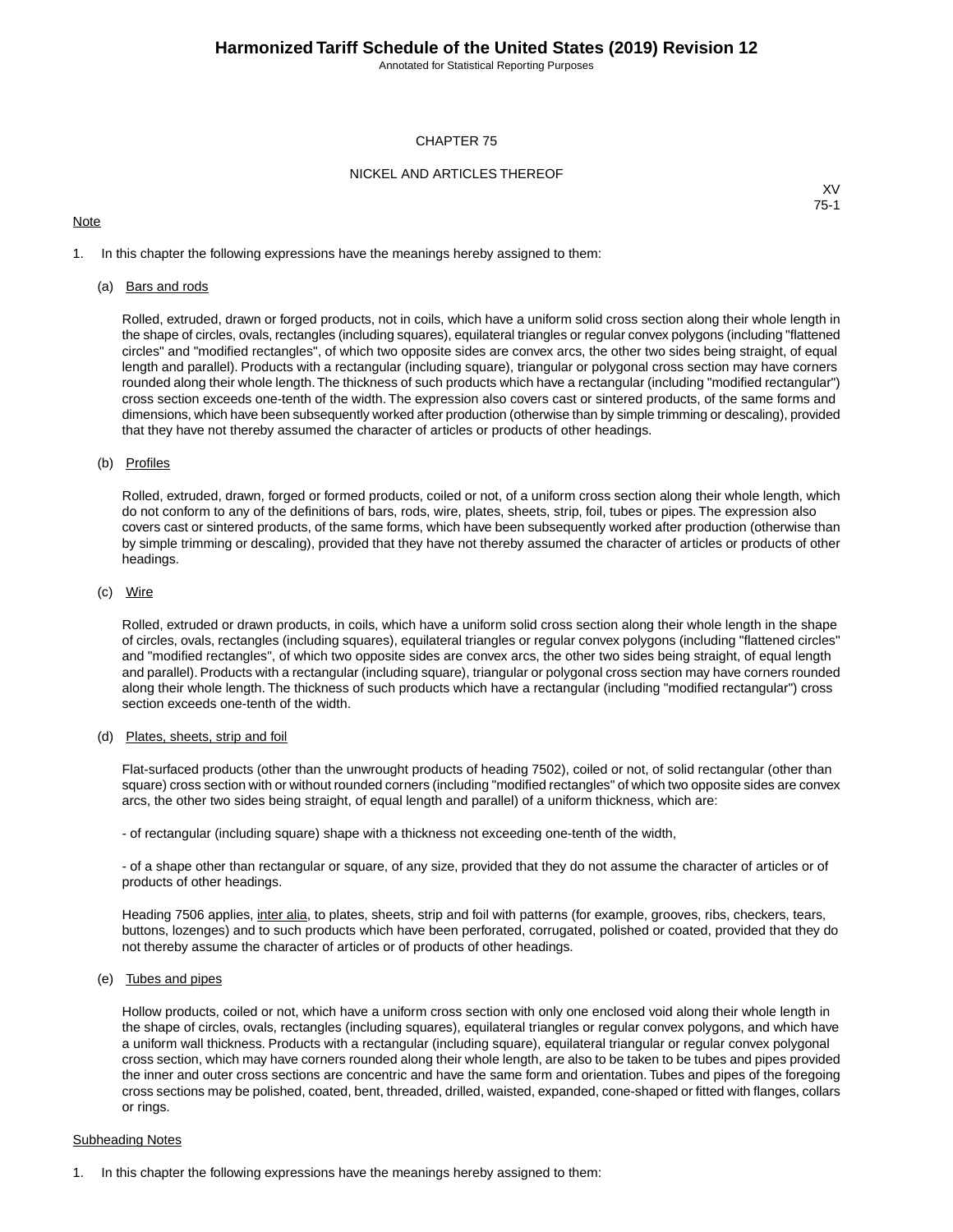Annotated for Statistical Reporting Purposes

Subheading Notes (con.) XV 75-2

(a) Nickel, not alloyed

Metal containing by weight at least 99 percent of nickel plus cobalt, provided that:

- (i) The cobalt content by weight does not exceed 1.5 percent, and
- (ii) The content by weight of any other element does not exceed the limit specified in the following table:

| TABLE - Other elements           |                             |  |  |  |  |
|----------------------------------|-----------------------------|--|--|--|--|
| Element                          | Limiting content percent by |  |  |  |  |
|                                  | weight                      |  |  |  |  |
| $\overline{\mathsf{Fe}}$<br>Iron | 0.5                         |  |  |  |  |
| O<br>Oxygen                      | 0.4                         |  |  |  |  |
| Other elements, each             | 0.3                         |  |  |  |  |

### (b) Nickel alloys

Metallic substances in which nickel predominates by weight over each of the other elements provided that:

- (i) The content by weight of cobalt exceeds 1.5 percent,
- (ii) The content by weight of at least one of the other elements is greater than the limit specified in the foregoing table, or
- (iii) The total content by weight of elements other than nickel plus cobalt exceeds 1 percent.
- 2. Notwithstanding the provisions of chapter note 1(c), for the purposes of subheading 7508.10 the term "wire" applies only to products, whether or not in coils, of any cross-sectional shape, of which no cross-sectional dimension exceeds 6 mm.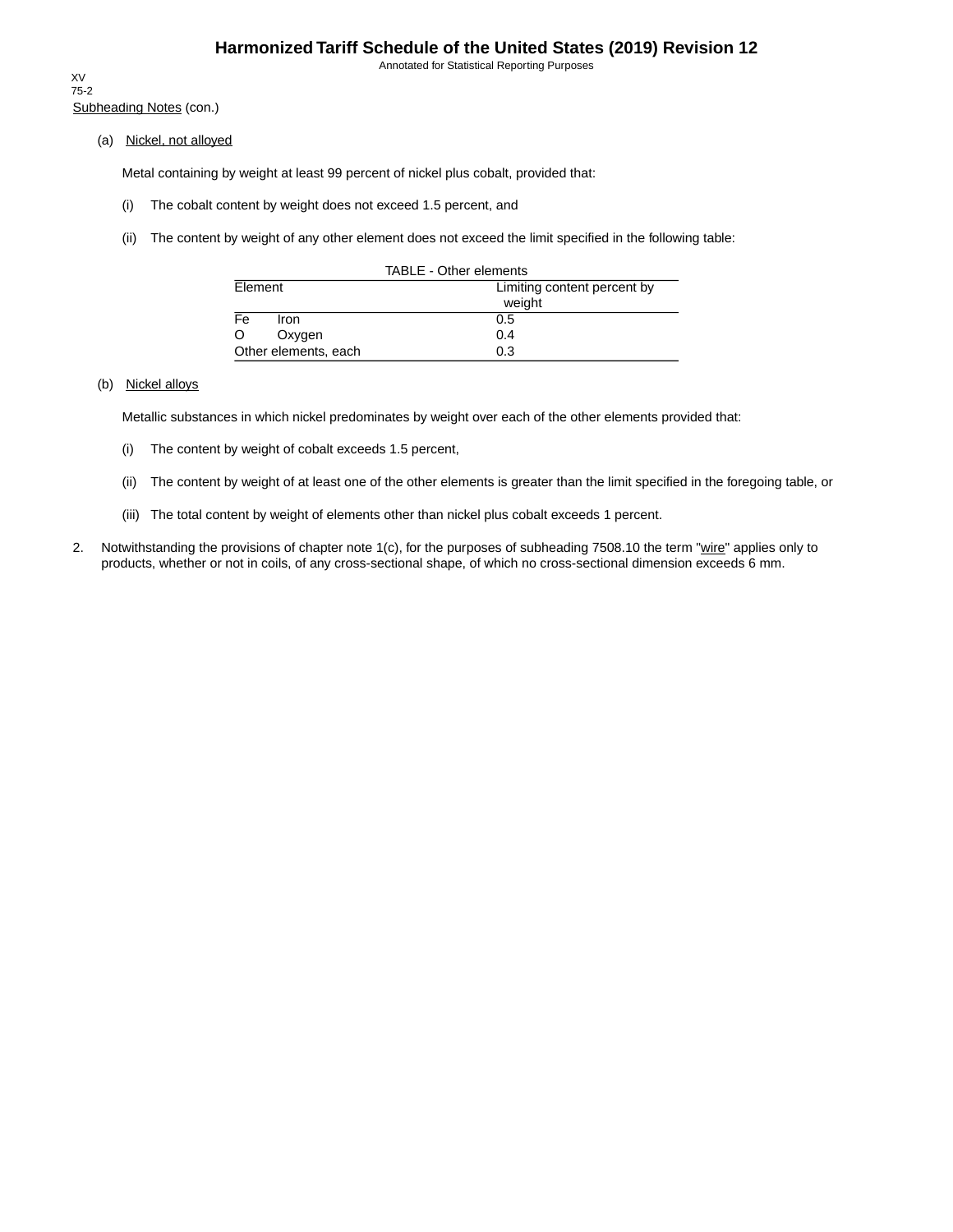Annotated for Statistical Reporting Purposes

| Heading/      | Stat.       |                                                            | Unit                           |         | Rates of Duty |                |
|---------------|-------------|------------------------------------------------------------|--------------------------------|---------|---------------|----------------|
| Subheading    | Suf-<br>fix | Article Description                                        | of<br>Quantity                 | General | Special       | $\overline{2}$ |
| 7501          |             | Nickel mattes, nickel oxide sinters and other intermediate |                                |         |               |                |
| 7501.10.00 00 |             | products of nickel metallurgy:                             | kg Free <sup>1/</sup>          |         |               | Free           |
|               |             |                                                            | Ni kg                          |         |               |                |
| 7501.20.00 00 |             | Nickel oxide sinters and other intermediate products of    |                                |         |               |                |
|               |             |                                                            | kg Free <sup>1/</sup><br>Ni kg |         |               | Free           |
| 7502          |             | Unwrought nickel:                                          |                                |         |               |                |
| 7502.10.00 00 |             |                                                            |                                |         |               | 6.6¢/kg        |
| 7502.20.00 00 |             |                                                            |                                |         |               | 6.6¢/kg        |
| 7503.00.00    |             |                                                            |                                |         |               | 6.6¢/kg        |
| 7504.00.00    |             |                                                            |                                |         |               | 6.6¢/kg        |
|               | 10          |                                                            |                                |         |               |                |
|               | 50          |                                                            |                                |         |               |                |
|               |             |                                                            |                                |         |               |                |
|               |             |                                                            |                                |         |               |                |
|               |             |                                                            |                                |         |               |                |
|               |             |                                                            |                                |         |               |                |
|               |             |                                                            |                                |         |               |                |
|               |             |                                                            |                                |         |               |                |
|               |             |                                                            |                                |         |               |                |
|               |             |                                                            |                                |         |               |                |
|               |             |                                                            |                                |         |               |                |
|               |             |                                                            |                                |         |               |                |
|               |             |                                                            |                                |         |               |                |
|               |             |                                                            |                                |         |               |                |
|               |             |                                                            |                                |         |               |                |
|               |             |                                                            |                                |         |               |                |
|               |             |                                                            |                                |         |               |                |
|               |             |                                                            |                                |         |               |                |
|               |             |                                                            |                                |         |               |                |
|               |             |                                                            |                                |         |               |                |
|               |             |                                                            |                                |         |               |                |
|               |             |                                                            |                                |         |               |                |
|               |             |                                                            |                                |         |               |                |
|               |             |                                                            |                                |         |               |                |
|               |             |                                                            |                                |         |               |                |
|               |             |                                                            |                                |         |               |                |
|               |             |                                                            |                                |         |               |                |
|               |             |                                                            |                                |         |               |                |
|               |             |                                                            |                                |         |               |                |
|               |             |                                                            |                                |         |               |                |
|               |             |                                                            |                                |         |               |                |
|               |             |                                                            |                                |         |               |                |
|               |             |                                                            |                                |         |               |                |
|               |             |                                                            |                                |         |               |                |
|               |             |                                                            |                                |         |               |                |
|               |             |                                                            |                                |         |               |                |
|               |             |                                                            |                                |         |               |                |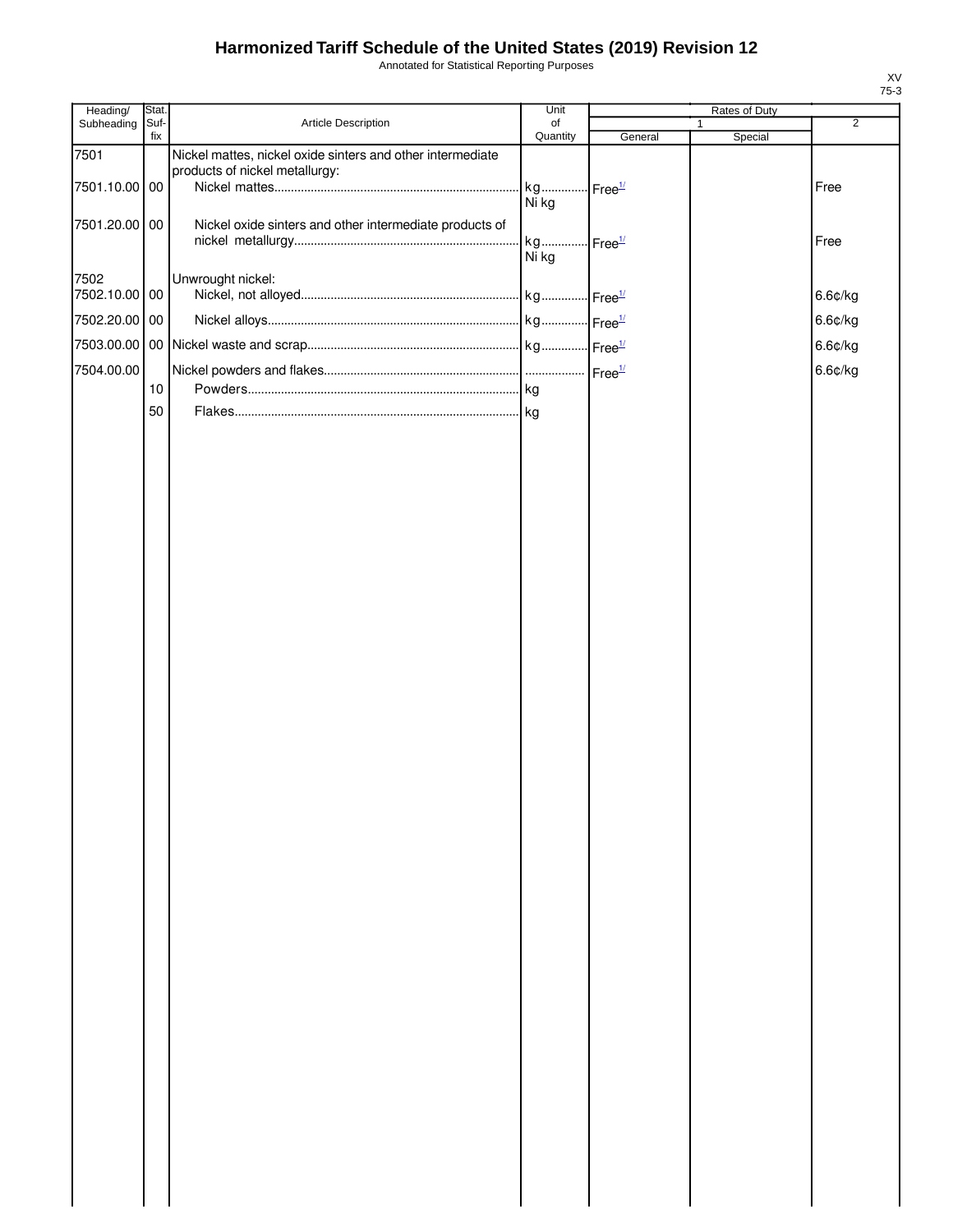Annotated for Statistical Reporting Purposes

| Heading/      | Stat.       |                                       | Unit                |                        |                                       |                |
|---------------|-------------|---------------------------------------|---------------------|------------------------|---------------------------------------|----------------|
| Subheading    | Suf-<br>fix | <b>Article Description</b>            | of<br>Quantity      | General                | Special                               | $\overline{2}$ |
| 7505          |             | Nickel bars, rods, profiles and wire: |                     |                        |                                       |                |
|               |             | Bars, rods and profiles:              |                     |                        |                                       |                |
| 7505.11       |             | Of nickel, not alloyed:               |                     |                        |                                       |                |
|               |             | Bars and rods:                        |                     |                        |                                       | 35%            |
| 7505.11.10 00 |             |                                       |                     |                        | Free (A, AU, BH,<br>CA, CL, CO, D, E, |                |
|               |             |                                       |                     |                        | IL, JO, KR, MA,                       |                |
|               |             |                                       |                     |                        | MX, OM, P, PA,                        |                |
|               |             |                                       |                     |                        | PE, SG)                               |                |
| 7505.11.30 00 |             |                                       |                     |                        | Free (A, AU, BH,                      | 25%            |
|               |             |                                       |                     |                        | CA, CL, CO, D, E,<br>IL, JO, KR, MA,  |                |
|               |             |                                       |                     |                        | MX, OM, P, PA,                        |                |
|               |             |                                       |                     |                        | PE, SG)                               |                |
| 7505.11.50 00 |             |                                       |                     |                        | Free (A, AU, BH,                      | 45%            |
|               |             |                                       |                     |                        | CA, CL, CO, D, E,<br>IL, JO, KR, MA,  |                |
|               |             |                                       |                     |                        | MX, OM, P, PA,                        |                |
|               |             |                                       |                     |                        | PE, SG)                               |                |
| 7505.12       |             | Of nickel alloys:                     |                     |                        |                                       |                |
| 7505.12.10    | 00          | Bars and rods:                        |                     |                        | Free (A, AU, BH,                      | 35%            |
|               |             |                                       |                     |                        | CA, CL, CO, D, E,                     |                |
|               |             |                                       |                     |                        | IL, JO, KR, MA,                       |                |
|               |             |                                       |                     |                        | MX, OM, P, PA,                        |                |
|               |             |                                       |                     |                        | PE, SG)                               |                |
| 7505.12.30 00 |             |                                       |                     |                        | Free (A, AU, BH,<br>CA, CL, CO, D, E, | 25%            |
|               |             |                                       |                     |                        | IL, JO, KR, MA,                       |                |
|               |             |                                       |                     |                        | MX, OM, P, PA,                        |                |
|               |             |                                       |                     |                        | PE, SG)                               |                |
| 7505.12.50 00 |             |                                       |                     |                        | Free (A, AU, BH,<br>CA, CL, CO, D, E, | 45%            |
|               |             |                                       |                     |                        | IL, JO, KR, MA,                       |                |
|               |             |                                       |                     |                        | MX, OM, P, PA,                        |                |
|               |             |                                       |                     |                        | PE, SG)                               |                |
| 7505.21       |             | Wire:<br>Of nickel, not alloyed:      |                     |                        |                                       |                |
| 7505.21.10    | 00          |                                       |                     |                        | Free (A, AU, BH,                      | 35%            |
|               |             |                                       |                     |                        | CA, CL, CO, D, E,                     |                |
|               |             |                                       |                     |                        | IL, JO, KR, MA,                       |                |
|               |             |                                       |                     |                        | MX, OM, P, PA,<br>PE, SG)             |                |
| 7505.21.50 00 |             |                                       |                     | $-2.6\%$ <sup>1/</sup> | Free (A, AU, BH,                      | 25%            |
|               |             |                                       |                     |                        | CA, CL, CO, D, E,                     |                |
|               |             |                                       |                     |                        | IL, JO, KR, MA,                       |                |
|               |             |                                       |                     |                        | MX, OM, P, PA,                        |                |
| 7505.22       |             | Of nickel alloys:                     |                     |                        | PE, SG)                               |                |
| 7505.22.10 00 |             |                                       | kg 3% <sup>3/</sup> |                        | Free (A, AU, BH,                      | 35%            |
|               |             |                                       |                     |                        | CA, CL, CO, D, E,                     |                |
|               |             |                                       |                     |                        | IL, JO, KR, MA,<br>MX, OM, P, PA,     |                |
|               |             |                                       |                     |                        | PE, SG)                               |                |
| 7505.22.50 00 |             |                                       |                     | $.12.6\%$              | Free (A, AU, BH,                      | 25%            |
|               |             |                                       |                     |                        | CA, CL, CO, D, E,                     |                |
|               |             |                                       |                     |                        | IL, JO, KR, MA,                       |                |
|               |             |                                       |                     |                        | MX, OM, P, PA,                        |                |
|               |             |                                       |                     |                        | PE, SG)                               |                |
|               |             |                                       |                     |                        |                                       |                |
|               |             |                                       |                     |                        |                                       |                |
|               |             |                                       |                     |                        |                                       |                |
|               |             |                                       |                     |                        |                                       |                |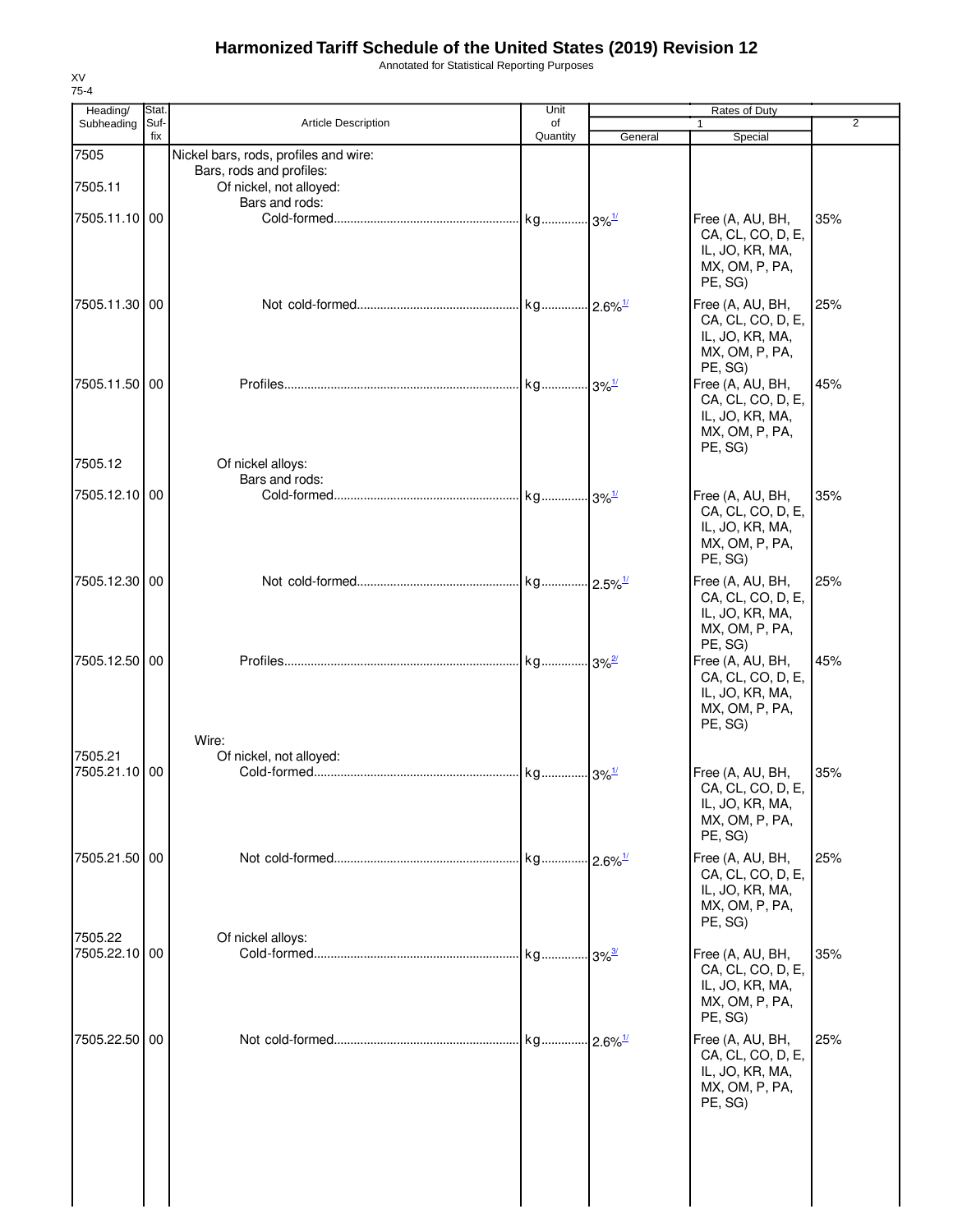Annotated for Statistical Reporting Purposes

| Heading/                      | <b>Stat</b> |                                                                   | Unit           |         | Rates of Duty                                                                                           |                |
|-------------------------------|-------------|-------------------------------------------------------------------|----------------|---------|---------------------------------------------------------------------------------------------------------|----------------|
| Subheading                    | Suf-<br>fix | <b>Article Description</b>                                        | of<br>Quantity | General | $\mathbf{1}$<br>Special                                                                                 | $\overline{2}$ |
| 7506<br>7506.10<br>7506.10.05 | 00          | Nickel plates, sheets, strip and foil:<br>Of nickel, not alloyed: |                |         | Free (A, AU, BH,<br>CA, CL, CO, D, E,<br>IL, JO, KR, MA,<br>MX, OM, P, PA,<br>PE, SG)                   | 45%            |
| 7506.10.10 00                 |             | Other:                                                            |                |         | Free (A, AU, BH,<br>CA, CL, CO, D, E,<br>IL, JO, KR, MA,<br>MX, OM, P, PA,<br>PE, SG)                   | 35%            |
| 7506.10.30 00                 |             |                                                                   |                |         | Free (A, AU, BH,<br>CA, CL, CO, D, E,<br>IL, JO, KR, MA,<br>MX, OM, P, PA,<br>PE, SG)                   | 25%            |
| 7506.20<br>7506.20.05         | 00          | Of nickel alloys:                                                 |                |         | Free (A, AU, BH,<br>CA, CL, CO, D, E,<br>IL, JO, KR, MA,<br>MX, OM, P, PA,<br>PE, SG)                   | 45%            |
| 7506.20.10 00                 |             | Other:                                                            |                |         | Free (A, AU, BH,<br>CA, CL, CO, D, E,<br>IL, JO, KR, MA,<br>MX, OM, P, PA,<br>PE, SG)                   | 35%            |
| 7506.20.30 00<br>7507         |             | Nickel tubes, pipes and tube or pipe fittings (for example,       |                |         | Free (A, AU, BH,<br>CA, CL, CO, D, E,<br>IL, JO, KR, MA,<br>MX, OM, P, PA,<br>PE, SG)                   | 25%            |
| 7507.11.00 00                 |             | couplings, elbows, sleeves):<br>Tubes and pipes:                  |                |         | Free (A, AU, BH,<br>CA, CL, CO, D, E,<br>IL, JO, KR, MA,                                                | 35%            |
| 7507.12.00 00                 |             |                                                                   |                |         | MX, OM, P, PA,<br>PE, SG)<br>Free (A, AU, BH,<br>CA, CL, CO, D, E,<br>IL, JO, KR, MA,<br>MX, OM, P, PA, | 35%            |
| 7507.20.00 00                 |             |                                                                   |                |         | PE, SG)<br>Free (A, AU, B, BH, 45%<br>CA, CL, CO, D, E,<br>IL, JO, KR, MA,<br>MX, OM, P, PA,<br>PE, SG) |                |
|                               |             |                                                                   |                |         |                                                                                                         |                |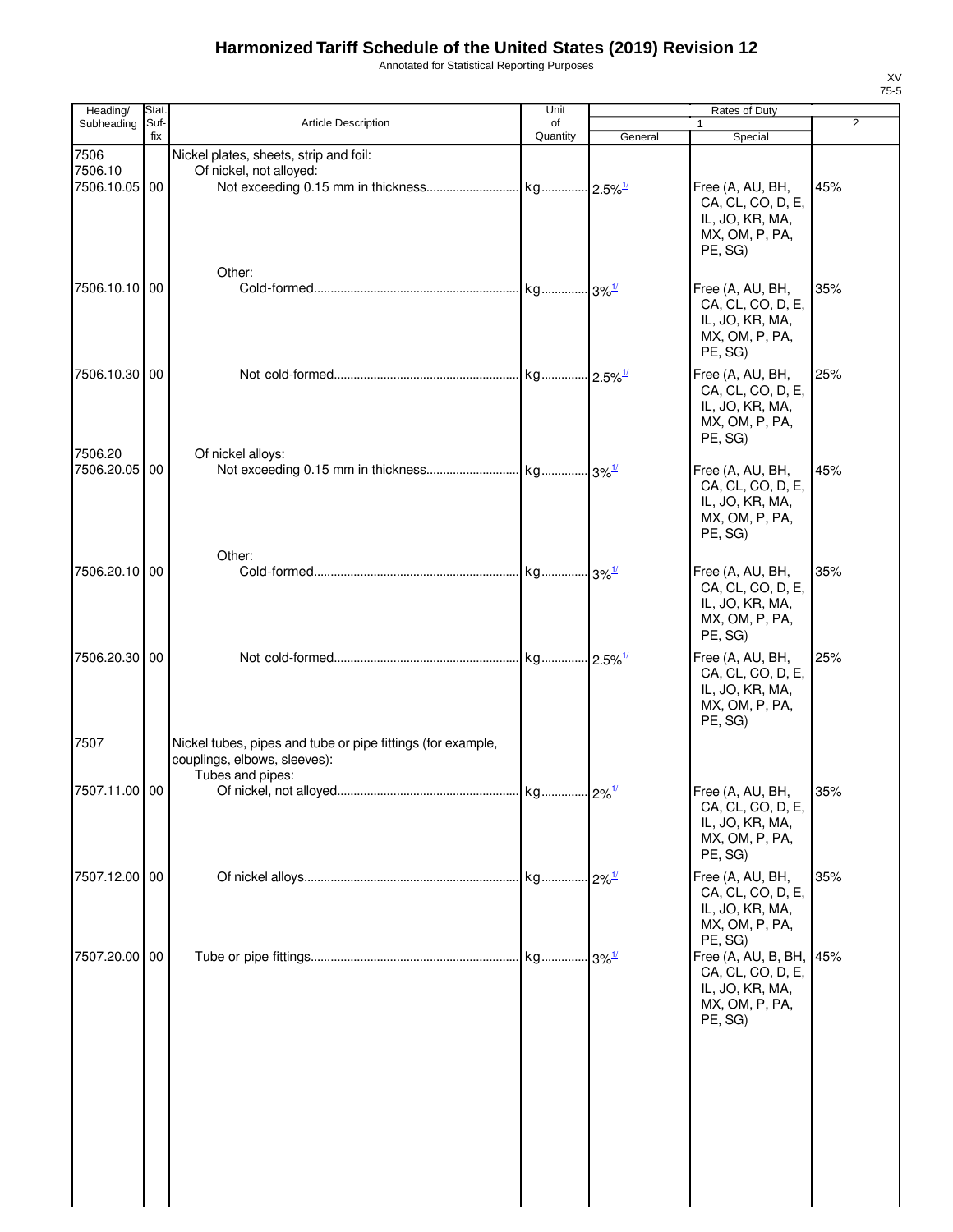Annotated for Statistical Reporting Purposes

| Heading/                 | Stat.       |                           | Unit           | Rates of Duty |                                                                                              |                |
|--------------------------|-------------|---------------------------|----------------|---------------|----------------------------------------------------------------------------------------------|----------------|
| Subheading               | Suf-<br>fix | Article Description       | of<br>Quantity | General       | $\mathbf{1}$<br>Special                                                                      | $\overline{2}$ |
| 7508<br>7508.10.00 00    |             | Other articles of nickel: |                |               | Free (A, AU, B, BH,<br>CA, CL, CO, D, E,<br>IL, JO, KR, MA,<br>MX, OM, P, PA,<br>PE, SG)     | 45%            |
| 7508.90<br>7508.90.10 00 |             | Other:                    |                |               | Free (A, AU, B, BH, 35%<br>CA, CL, CO, D, E,<br>IL, JO, KR, MA,<br>MX, OM, P, PA,<br>PE, SG) |                |
| 7508.90.50 00            |             |                           |                |               | Free (A, AU, B, BH, 45%<br>CA, CL, CO, D, E,<br>IL, JO, KR, MA,<br>MX, OM, P, PA,<br>PE, SG) |                |